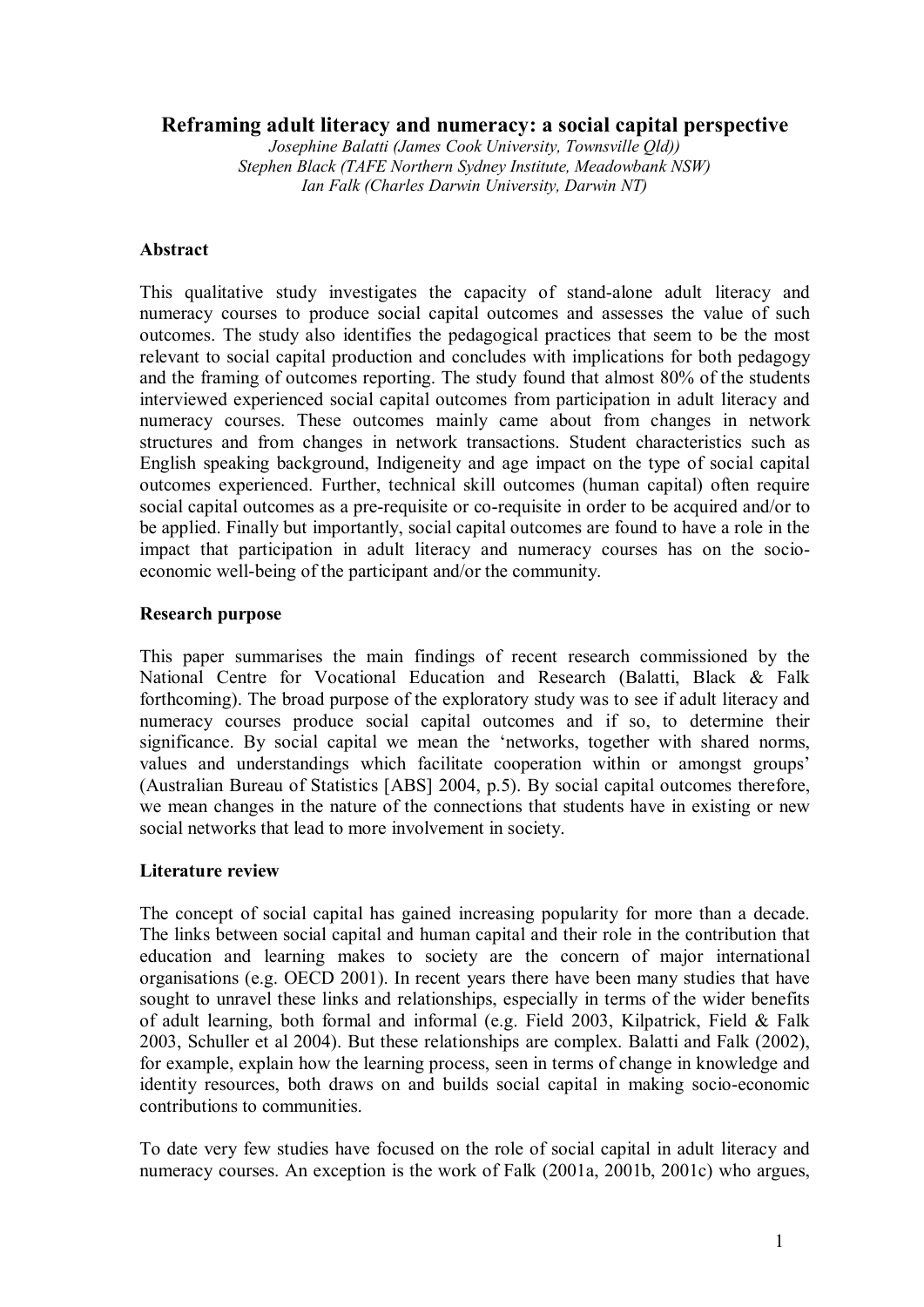for example, that courses which focus on work-related skills, that is, human capital, may be insufficient for gaining employment unless participants also have the requisite social capital including social networks involving bridging ties.

For more than a decade in Australia the primary focus for adult literacy and numeracy policy and programs has been promotion of human capital (Castleton & McDonald 2002). Specifically, from the time of the Australian Language and Literacy Policy (Department of Employment, Education & Training 1991), the overriding aim from the Australian government's perspective has been to develop literacy and numeracy skills for jobs and to improve the economic competitiveness of the nation in a globalised economy. As a result, jobseeker and workplace language, literacy and numeracy programs have received priority government funding. From the mid 1990s in particular, the adult literacy and numeracy field has embraced the mainstream VET agenda in the promotion of human capital skills, a policy which has been reflected in overseas trends led by the OECD (McKenna & Fitzpatrick 2004). In Australia, this policy has seen the development of a National Reporting System (Coates et al. 1996) which is mandatory for federallyfunded jobseeker and workplace programs; a competency-based and accredited adult literacy and numeracy curriculum (Hazell 1998, Sanguinetti 2001); and an increasing trend to integrate literacy and numeracy in VET (Courtenay & Mawer 1995; McKenna & Fitzpatrick 2005).

It is this human capital model that currently 'frames' adult literacy and numeracy course provision in VET. Course outcomes are seen largely in terms of units of competency, module or course completion (e.g. TAFE NSW Access Division 2004) and subject to extensive validation and moderation processes (e.g. TAFE NSW Access Division 2003). Or in the case of federally-funded programs, they are seen largely in terms of job outcomes or gains made in one or more of the NRS macro skills (Rahmani & Crozier 2002).

While human capital development has been the driving principle behind adult literacy and numeracy provision in VET, researchers in the field have increasingly focused on 'social' aspects. Gee (2000) refers to this as the 'social turn' whereby literacy is constructed as a social practice. In contrast to the traditional view, which sees literacy as a single set of *de*contextualised skills (i.e. 'basic' skills) that people possess to varying degrees, this more recent perspective asks how literacy and numeracy skills are put to effective use in the contexts of people's everyday lives, and how the dynamics of the interaction between the context of use and literacy and numeracy play out. Thus, literacy, or more accurately literacies in this view, are seen as social practices (for numeracy as social practice, see Baker 1998; Johnston et al. 1997) that are necessarily always 'situated' (Barton, Hamilton & Ivanic 2000) in contexts of various kinds. That is, people read and write or calculate for a specific social purpose: primarily to communicate with others in a whole range of life situations or contexts. They may take the form of writing birthday cards or leaving brief written messages in the home domain (i.e. local or vernacular literacies according to Barton & Hamilton 1998), or they may involve the so called dominant literacies of the schooling system and other formal institutions. Within this perspective social networks are recognised and valued as part of social practices. For example, people in some social networks may be given assistance with literacy related tasks by 'mediators' (e.g. Baynham & Lobanga Masing 2000) or there may be a reciprocal exchange of assistance in different ways between people (e.g. Fingeret 1983).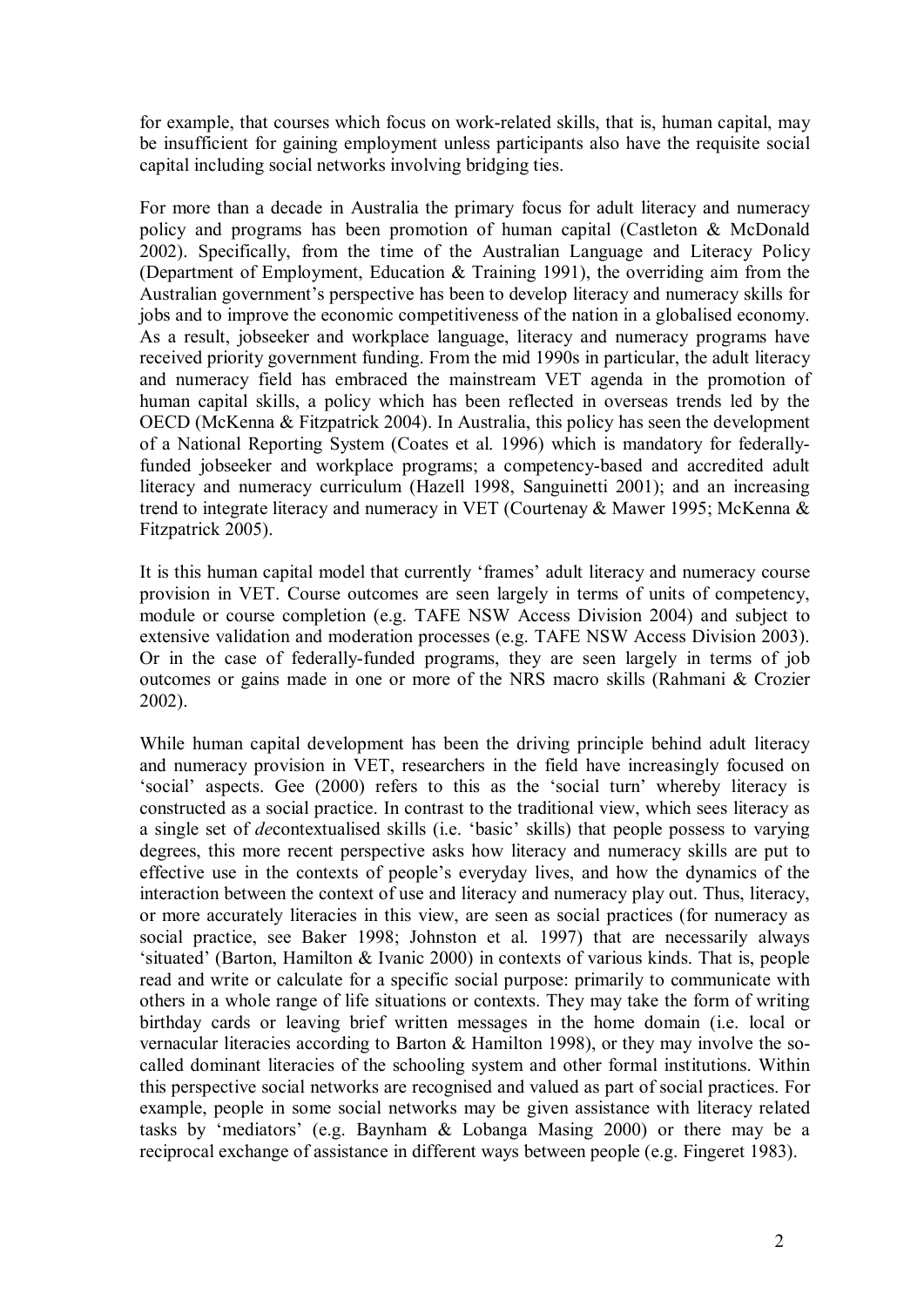Recent literature in the field of adult literacy and numeracy indicates that 'social' understandings now predominate among literacy researchers (Lonsdale & McCurry 2004, p.36). A central issue for this study is whether the social capital perspective should be added to the human capital perspective, especially in terms of identifying course outcomes, as recent research literature has foreshadowed. For example, Castleton, Sanguinetti and Falk (2001) call for a new national policy on adult literacy taking account not simply of a single economic bottom line, but a 'triple bottom line' involving economics, social capital and community development.

Thus social capital is on the agenda but it has not yet become an official part of the practice of adult literacy and numeracy courses nor of the policy context. At this stage adult literacy and numeracy course outcomes are viewed primarily in terms of technical literacy and numeracy skills as we have indicated. Our current study of adult literacy and numeracy courses and social capital outcomes questions the adequacy of existing reporting measures to capture course complexity. A social capital perspective may have the potential to move the debates and pedagogical practices on to provide a more comprehensive picture of literacy and numeracy course outcomes. It is important to stress that by so doing we do not envisage a dilution of human capital skills as outcomes of adult literacy and numeracy courses, but rather, we make explicit (and therefore enhance) an important social capital element. As seen earlier, the available evidence suggests that technical skills (human capital) are necessary but usually insufficient for effective socio economic course outcomes.

## **Methodology**

Five research questions guided this study:

- 1. What are the social capital outcomes of participation in adult literacy and numeracy courses?
- 2. What are the socio-economic impacts (as gauged against OECD bands) for self and/or community of participation in adult literacy and numeracy courses?
- 3. What is the role of social capital outcomes in producing socio-economic impacts?
- 4. What are the implications of social capital outcomes for adult literacy and numeracy pedagogy?
- 5. What are the implications of social capital outcomes for reframing adult literacy and numeracy course outcomes?

The research design that suited the expressed purpose of exploring then building new knowledge and theory (as opposed to testing existing knowledge and theories) is qualitative (e.g. Denzin  $& Lincoln 2000$ ). Seventy-five participants, 57 students and 18 teachers, were interviewed in the study. Most students were selected from four demographic groups, namely, Indigenous students, mature aged, youth and students from nonEnglish speaking backgrounds. The participants were students and teachers of adult literacy and numeracy courses in Sydney, Townsville and Darwin. The courses in which the students were enrolled were the Certificate of General Education for Adults (CGEA), the Language, Literacy and Numeracy (LLN) (Statement of Completion), the Certificate in Foundation Adult Vocational Education (FAVE) and the Certificate One of Vocational Access.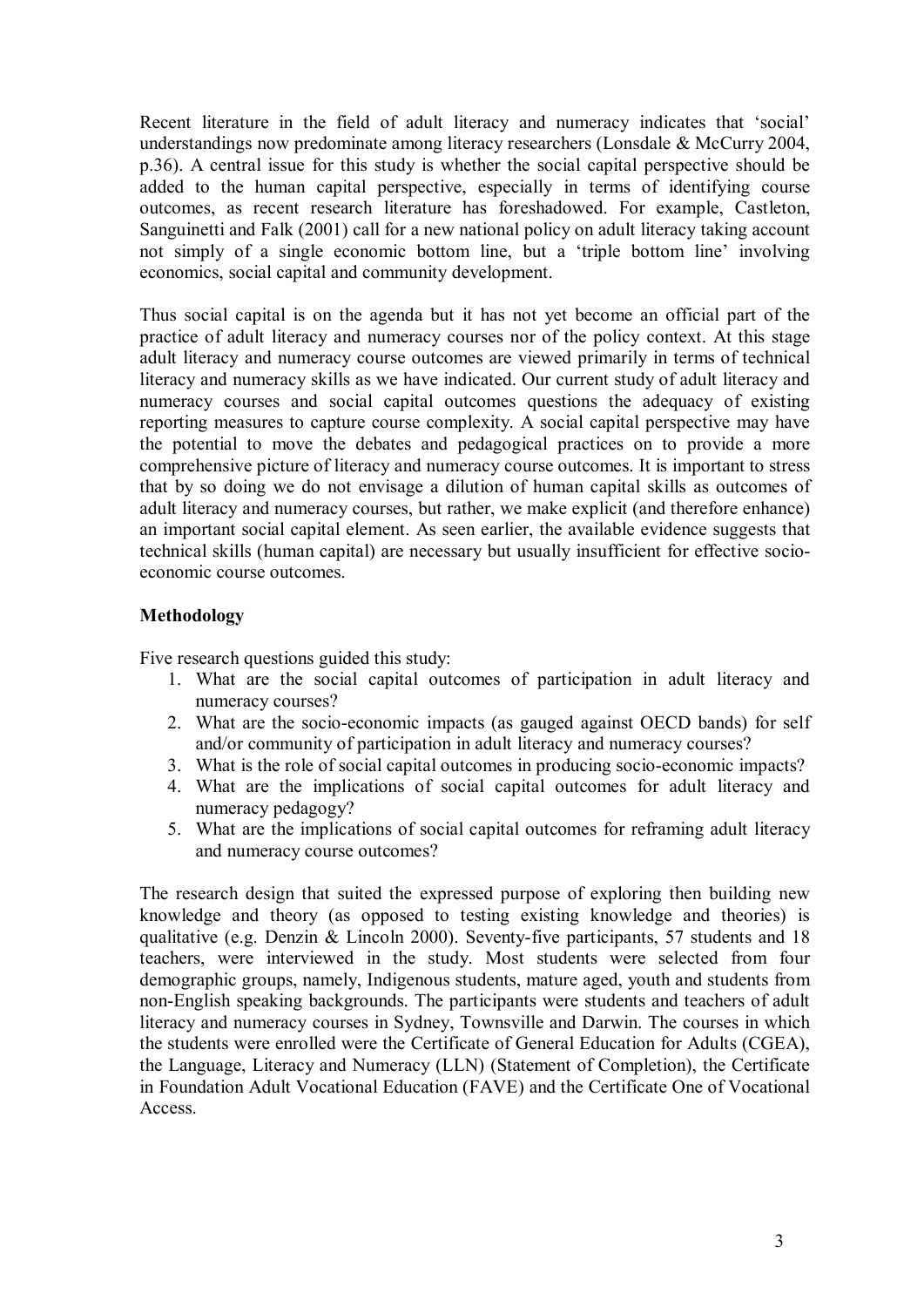The semi-structured interviews sought information on what students got out of being in adult literacy and numeracy courses (i.e., the outcomes) and on the nature of the teaching/learning experience. The tape-recorded interviews were transcribed in full.

The student transcripts provided 196 discrete items of data, some as short as one word and some several sentences long that referred to outcomes. These items were first analysed for social capital outcomes and then analysed for evidence of the course having had an impact on the socio-economic well-being of the student.

The ABS (2004) framework of indicators of social capital (Figure 1) was used to identify social capital outcomes. A social capital outcome is, in this study, a piece of transcript data describing a social activity that clearly includes one or more of the social capital indicators based on the ABS social capital framework.

| Groupings                                                        | <b>Elements</b>                                                         | <b>Indicators for the Study</b>                                                                              |
|------------------------------------------------------------------|-------------------------------------------------------------------------|--------------------------------------------------------------------------------------------------------------|
|                                                                  |                                                                         | Does participation in adult literacy and numeracy<br>courses result in                                       |
| 1. Network qualities                                             | Trust & trustworthiness:                                                | 1a. Changes in trust levels?                                                                                 |
| (Including Norms &<br>Common Purpose)                            | Sense of efficacy;<br>Acceptance of diversity and<br>inclusiveness:     | 1b. Changes in beliefs about personal influence on<br>his/her own life and that of others?                   |
|                                                                  |                                                                         | 1c. Action to solve problems in one's own life or that of<br>others?                                         |
|                                                                  |                                                                         | 1d. Changed beliefs and interaction with people who<br>are different from the student?                       |
| 2. Network structure<br>(Including Norms &<br>Common Purpose)    | Size:<br>Communication mode:<br>Power relationships                     | 2a. Change in the number and nature of attachments<br>to existing and new networks?                          |
|                                                                  |                                                                         | 2b. Change in the number or nature of the ways that<br>student keeps in touch with others in their networks? |
|                                                                  |                                                                         | 2c. Change in the nature of memberships?                                                                     |
| 3. Network transactions<br>(Including Norms &<br>Common Purpose) | Sharing support;<br>Sharing knowledge,<br>information and introductions | 3a. Change in the support sought, received or given in<br>the networks to which the student is attached?     |
|                                                                  |                                                                         | 3b. Change in the ways the student shares information<br>and skills, and can negotiate?                      |
|                                                                  |                                                                         |                                                                                                              |
| 4. Network types<br>(Including Norms &<br>Common Purpose)        | Bonding<br><b>Bridging</b><br>Linking                                   | 4a. Changes in the activities undertaken with the main                                                       |
|                                                                  |                                                                         | groups with which they interact?                                                                             |
|                                                                  |                                                                         | 4b. Changes in the activities with groups that are<br>different from the learner?                            |
|                                                                  |                                                                         | 4c. Changes in the links that the student has to<br>institutions?                                            |

**Figure 1: Application of ABS Social Capital Framework (ABS 2004, p.14)** 

To identify any socio-economic impacts in the 196 items of data, the OECD (1982) framework was used. It identifies the eight aspects of socio-economic well-being and Figure 2 shows how each was interpreted for this study. Coding was conducted individually by the three researchers and then repeated collectively to ensure consistency of interpretation.

| <b>OECD Indicator Band</b> | Meaning                                                                                                                 |
|----------------------------|-------------------------------------------------------------------------------------------------------------------------|
| Health                     | Changes in physical, emotional and spiritual of self or that of others as a result of<br>participation in these courses |
| Education & learning       | Change in human capital (e.g. specific literacy skills, enrolling in another course) of                                 |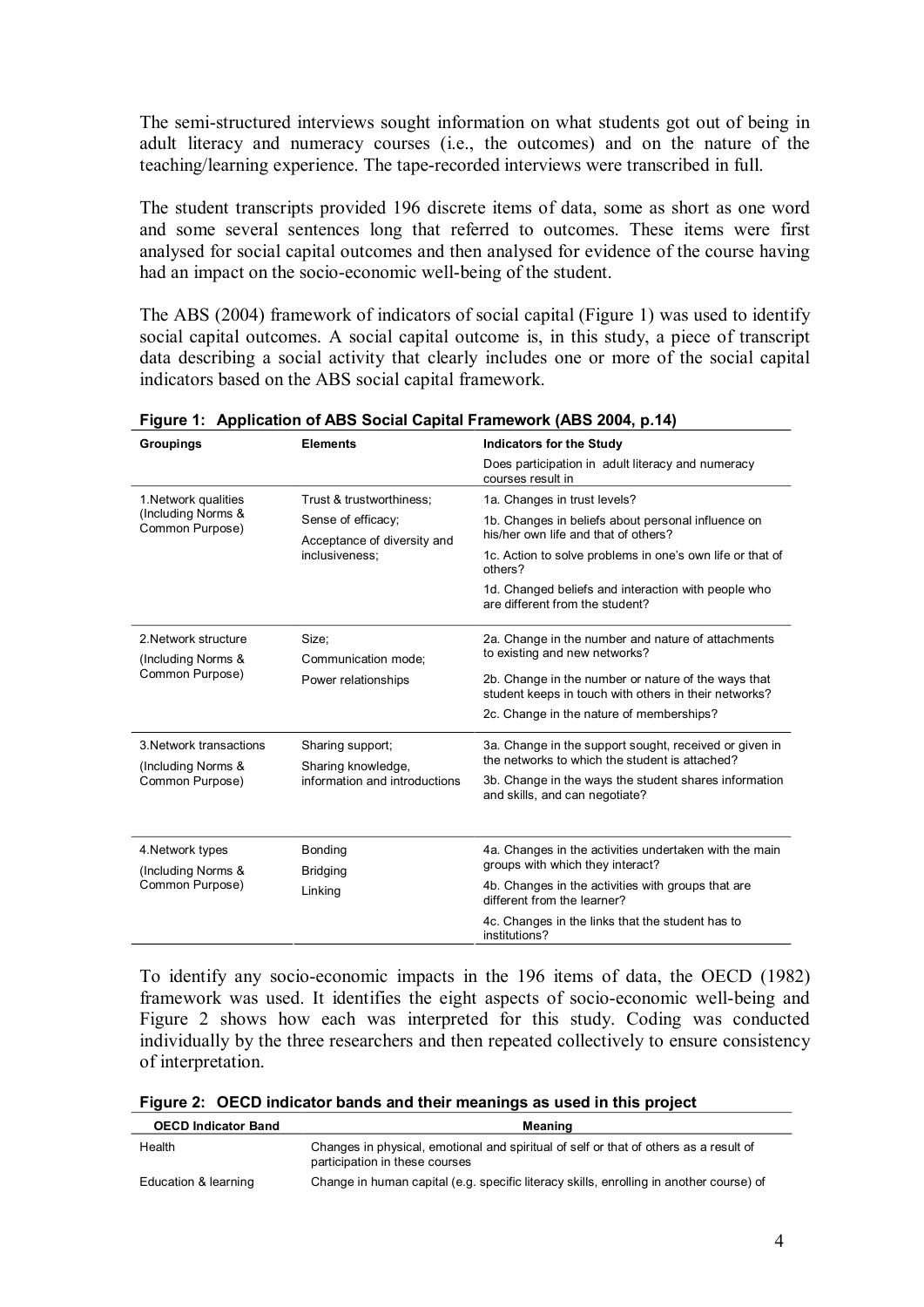|                                         | self or that of others                                                                                                                                                                                                                             |
|-----------------------------------------|----------------------------------------------------------------------------------------------------------------------------------------------------------------------------------------------------------------------------------------------------|
| Employment & quality of<br>working life | Change in employment of self or that of others (e.g. getting a job or a better job, doing<br>current job better, being happier in current job)                                                                                                     |
| Time & leisure                          | Change in use of time for leisure of self or that of others (e.g. picking up a hobby,<br>joining clubs, changing the nature of what they do in their existing clubs, change in<br>what they do with their spare time such as going to the library) |
| Command over goods &<br>services        | Change in the way students (or others) can access the common (e.g. health services,<br>the law, public knowledge) goods and also commercial goods (buying vegies)<br>available in society                                                          |
| Physical environment                    | Change in students' own practice (or that of others) in working/living with the physical<br>environment (built and natural)                                                                                                                        |
| Social environment                      | Change in the way that students (or others) interact with individuals or groups (family,<br>friends, clubs, organisations, institutions)                                                                                                           |
| Personal safety                         | Change in students' own practice (not knowledge) or that of others when it comes to<br>personal safety (e.g. not getting caught up in physical fights anymore)                                                                                     |

Aspects of the teaching/learning experience in both student and teacher interviews were also analysed for commonalities that were deemed to relate to the reported outcomes, especially social capital outcomes. Patterns across teaching practices that seemed instrumental in producing social capital outcomes were thus identified.

The most significant limitations of the study concerned its timeframe, its size and the frameworks used for the analysis. Only students who were currently enrolled in a course were interviewed. This meant that any outcomes experienced post completion were not identified. The study was a relatively small study comprising only 75 participants from four different sites. The final limitation was the use of frameworks (ABS and OECD) that were primarily designed for large scale quantitative and survey-style research work, with very little detail provided as to the kinds of social activities at the micro social level that might count for each category or indicator. For this study we had to make sense of the kinds of practical, micro and applied social activity that might realistically and validly be argued to have a warrant for inclusion in these bands of indicator activity.

#### **Findings and discussion**

The study found that almost 80% of the students interviewed experienced social capital outcomes from participation in adult literacy and numeracy courses. Of the 196 items, 116 (59%) included evidence of social capital outcomes. Figure 3 lists examples from the student provided items that were categorised as social capital outcomes because of the particular social capital indicator being evident. While more than one social capital indicator may be evident in some of the examples, for the purposes of illustration only one is identified.

| Indicators                                                                          | <b>Examples</b>                                                                                                                                                                                            |
|-------------------------------------------------------------------------------------|------------------------------------------------------------------------------------------------------------------------------------------------------------------------------------------------------------|
| 1 Network qualities                                                                 |                                                                                                                                                                                                            |
| 1a change in trust levels                                                           | A 17-year-old boy now has his mother's trust because<br>she knows he spends his days at TAFE unlike<br>previously when he was truanting from school.                                                       |
| 1b change in beliefs about personal influence on<br>his/own life and that of others | A 45-year-old man originally from Iran now feels<br>confident to participate in formal discussions and<br>informal conversations in any context he finds himself<br>including answering the phone at work. |
| 1c change in action to solve problems in one's life or<br>that of others            | A 50-year-old woman originally from China can now<br>make phone calls to institutions such as banks and the<br>local council to lodge complaints or make enquiries.                                        |

#### **Figure 3: Examples of social capital indicators**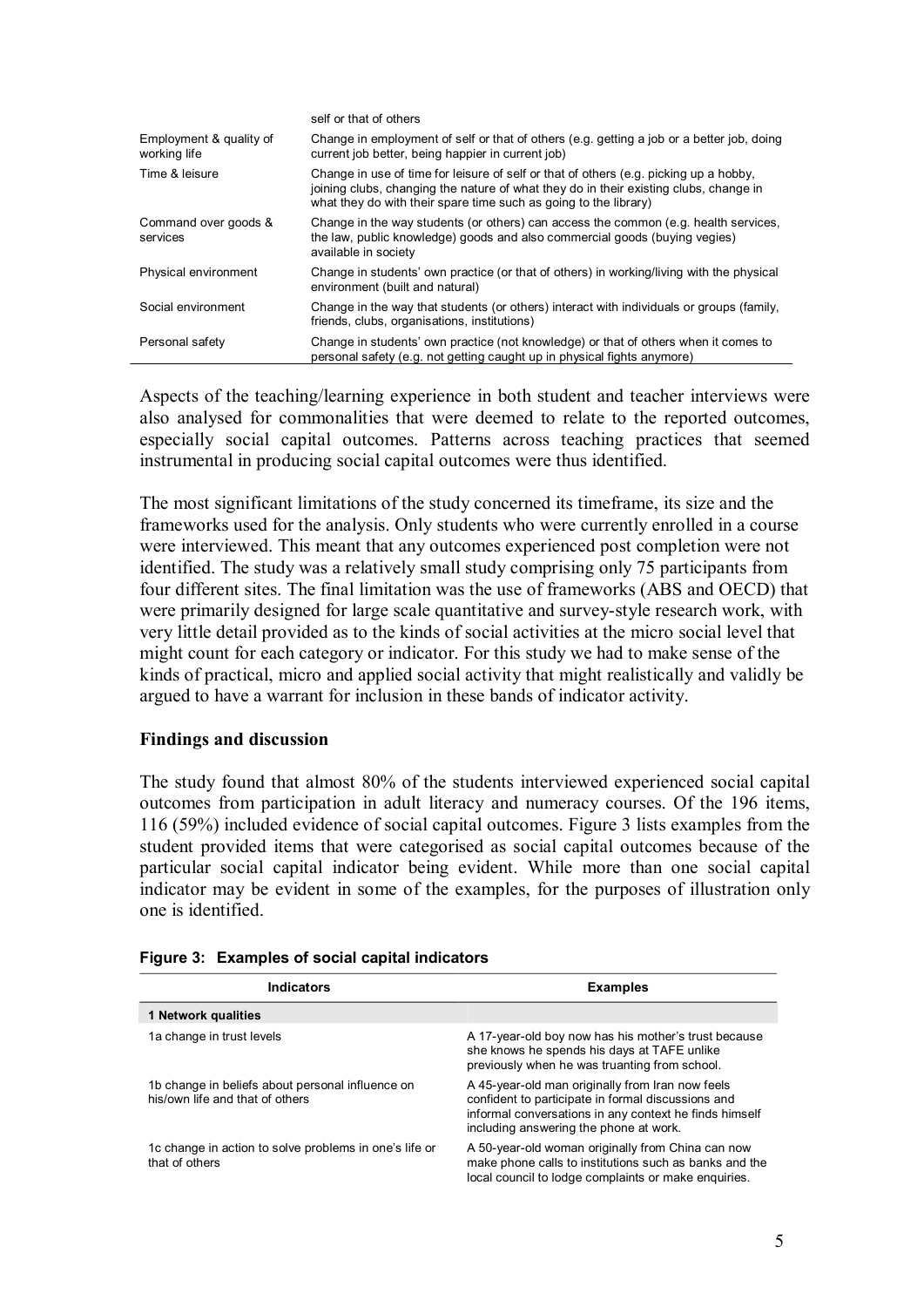| 1d change in beliefs and interaction with people who<br>are different from the student                           | A 39-year-old man now allows other people to express<br>their points of view even when they are different from<br>his own.                                                                                                                |
|------------------------------------------------------------------------------------------------------------------|-------------------------------------------------------------------------------------------------------------------------------------------------------------------------------------------------------------------------------------------|
| 2 Network structures                                                                                             |                                                                                                                                                                                                                                           |
| 2a change in the number or nature of attachments to<br>existing and new networks                                 | A 47-year-old Indigenous man has made new friends<br>with people in the course and with whom he socialises<br>out of class time.                                                                                                          |
| 2b change in the number or nature of the ways that the<br>student keeps in touch with others in his/her networks | A 58-year-old woman originally from Hong Kong now<br>has computer skills and enough English to use email<br>to communicate with friends.                                                                                                  |
| 2c change in the nature of memberships in networks<br>e.g. power differential                                    | A 15-year-old boy is now prepared to help out at home<br>in a reciprocal relationship with his parents whereas in<br>the past, he resisted being told what to do and was<br>hardly at home.                                               |
| <b>3 Network transactions</b>                                                                                    |                                                                                                                                                                                                                                           |
| 3a change in the support sought, received or given in<br>the networks to which the learner is attached           | A 50-year-old Indigenous man no longer relies on<br>others to read his mail for him.                                                                                                                                                      |
| 3b change in the ways the learner negotiates and<br>shares information and skills                                | After six months in the course, the English of a 24-<br>year-old Indigenous man who recently moved from an<br>Indigenous community to the city has improved<br>sufficiently for him to better deal with Centrelink.                       |
| 4 Network types                                                                                                  |                                                                                                                                                                                                                                           |
| 4a change in the activities undertaken with the main<br>groups with which student interacts (bonding ties)       | A 54-year-old woman originally from Columbia is now<br>able to be more effective at work because she can<br>communicate and work in teams better.                                                                                         |
| 4b change in the activities undertaken with groups that<br>are different from the student (bridging ties)        | A 50-year-old woman originally from China and who<br>has been attending classes for two and a half years<br>recently went on a cruise knowing that fellow<br>passengers would not be Chinese. She would have<br>refused to do so earlier. |
| 4c change in the links that the learner has to<br>institutions (linking ties)                                    | An 18-year-old Indigenous man can now complete the<br>forms necessary to deal with institutions.                                                                                                                                          |

Social outcomes resulted mainly from changes in network structures and in network transactions. This study revealed differences in the kinds of social capital outcomes experienced by different student groups. Changes in network qualities, for example, were more significant for the youth category than for any other student group while changes in network types were less significant for this group than for any other. In contrast to other student groups, the Indigenous students in this study derived social capital outcomes principally from changes in network transactions while changes in network structures were relatively less important. This is in contrast to the non-English speaking background (NESB), youth and mature aged students whose source of social capital outcomes are related primarily to changes in network structures.

As well as showing that participation in adult literacy and numeracy courses produces social capital outcomes, the study showed that these outcomes contribute to the socio economic well-being of students. The data showed that participation in adult literacy and numeracy courses can produce socio-economic impacts across all eight categories of socio-economic well-being. Figure 4 shows examples from the student data of how course participation influenced the student's everyday life. In more than 50% of student examples in which at least one of the eight areas had been influenced by course participation, there were social capital outcomes evident as well.

|  | Figure 4: Examples illustrating OECD impacts |  |
|--|----------------------------------------------|--|
|--|----------------------------------------------|--|

| Area of socio-economic well-being | <b>Student reported examples</b> |
|-----------------------------------|----------------------------------|
|-----------------------------------|----------------------------------|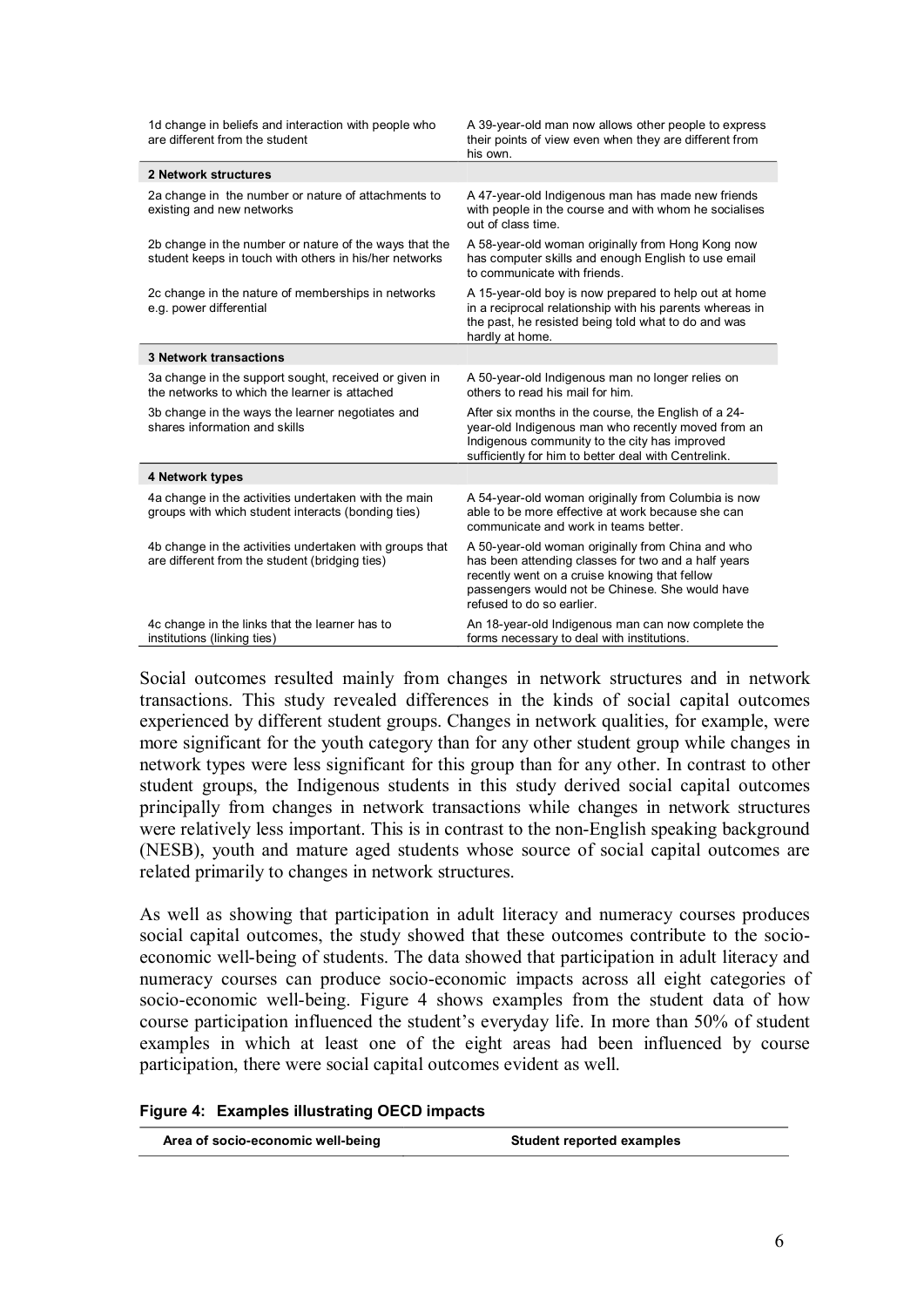| 1 Health                                 | A 49-year-old woman from Hong Kong who is socially isolated now<br>attends the gym regularly with a friend she made in the adult<br>literacy and numeracy course.                                                       |
|------------------------------------------|-------------------------------------------------------------------------------------------------------------------------------------------------------------------------------------------------------------------------|
| 2 Education and learning                 | A 33-year-old man is now able to read more of the newspaper and<br>he can use the computer to write.                                                                                                                    |
| 3 Employment and quality of working life | An 18-year-old waitress is now able to apportion costs when two<br>customers want to split the bill. Previously she had to ask the<br>customers to do the calculation.                                                  |
| 4 Time and leisure                       | A 15-year-old girl now mixes with a new group of people and does<br>not engage in trouble causing behaviour in her spare time.<br>Previously she and her then friends would "just get up to trouble".                   |
| 5 Command over goods and services        | A 41-year-old Cantonese woman successfully installed the Internet<br>on her computer by following the telephone directions from the<br>provider. Her poor English a year earlier had made that attempt<br>unsuccessful. |
| 6 Physical environment                   | A 60-year-old Indigenous woman commenced literacy classes<br>three years ago and since then, she has also completed a<br>horticulture course in which she learnt to graft and pot plants.                               |
| 7 Social environment                     | A 17-year-old boy's relationship with his parents has improved<br>significantly as a direct result of participating in the course. He no<br>longer fights with them and they think he has matured.                      |
| 8 Personal safety                        | An 18-year-old Indigenous man tells of how the younger learners<br>accept him as a mediator when there are anger fuelled issues to<br>resolve.                                                                          |

While the study was not able to comprehensively identify the various roles—and they are various—that social capital outcomes have in producing socio-economic impacts, the following list is a start:

- · Social capital outcomes unaccompanied by any improvements in literacy and/or numeracy skills can lead to positive socio-economic impacts for some students;
- · More commonly, social capital outcomes together with improvements in literacy/numeracy skills and increased self confidence and self esteem result in socio economic impacts for students;
- · The relationship between social capital outcomes and human capital outcomes is complex. For some students, the first appears to be a prerequisite for the second; for others it is vice versa.
- · Social capital outcomes can be experienced within the context of the course or they can be experienced in contexts external to the course. For example, a socially isolated student developed a network of friends amongst the members of her class (internal) while another student became more active in existing networks outside of the course because of her improved literacy skills.

The social capital outcomes experienced by students in their adult literacy and numeracy courses do not appear to occur by accident. One key aspect of the learning experience that seemed to contribute significantly to producing these outcomes was the new networks to which students gained membership by participating in the course. Students met other students and staff members and the interaction that occurred in these networks produced the resources i.e., knowledges, skills, attitudes and beliefs that lead to social capital outcomes and/or human capital outcomes such as literacy and numeracy skills and the more elusive intrapersonal skills and attributes to do with confidence and self esteem.

Within these networks the relationship between students and teachers in particular is considered crucial in producing social capital outcomes. Also very significant were the norms and pedagogical practices operating in the course that ensured a safe and potentially productive practice-ground in which students could redefine themselves and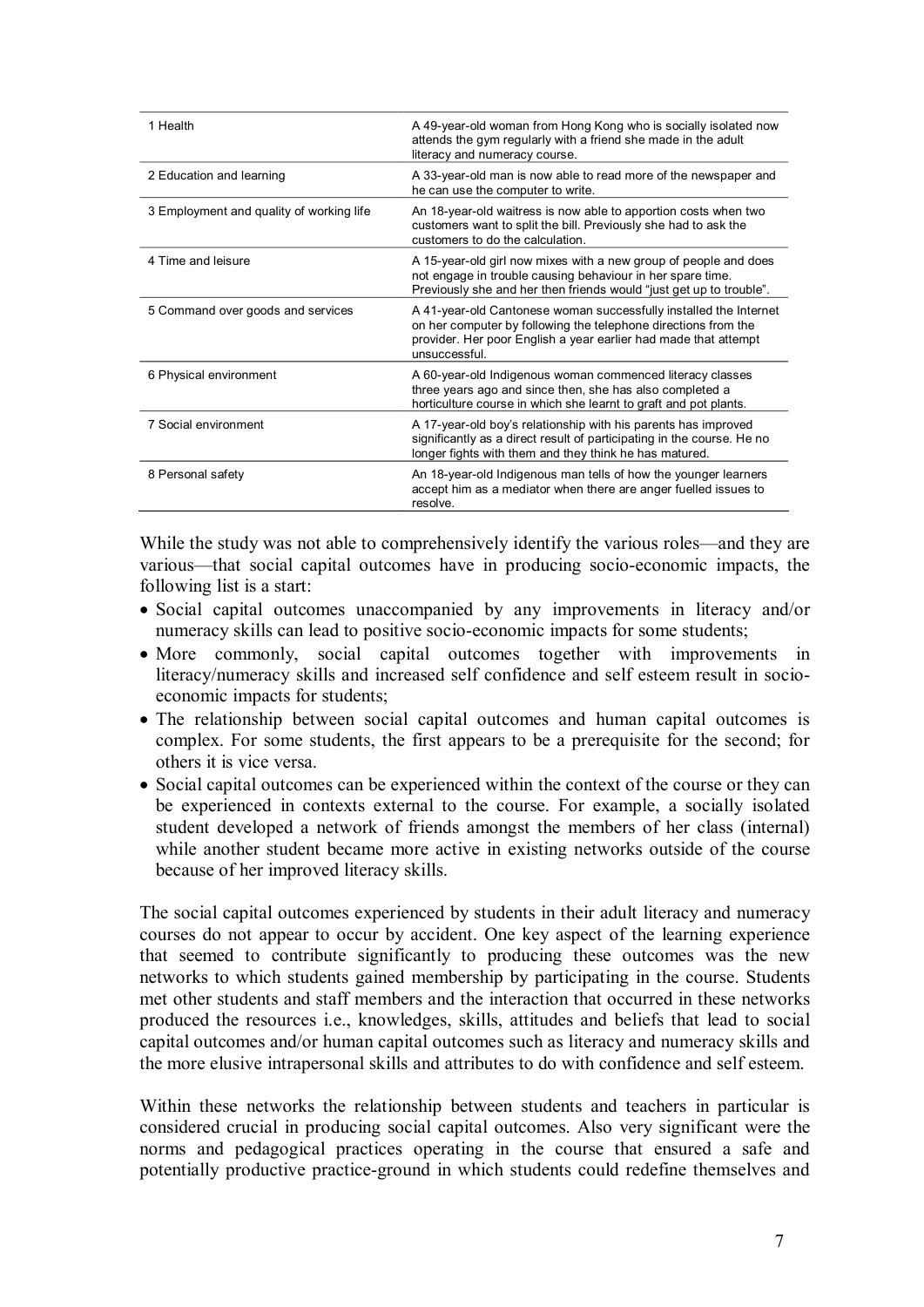their relationships with others. At the same time, the course design encouraged bridges between the course experience and students' lives in the 'real world' by welcoming knowledge exchange and network building.

## **Conclusions and implications**

This study found that students do experience social capital outcomes from participating in adult literacy and numeracy courses. If we concur that the value of adult literacy and numeracy courses can be measured in terms of their socio-economic impacts, then this study further suggests that these social capital outcomes cannot be ignored. Social capital outcomes as well as human capital outcomes can – and in this study, do – have an impact on the socio-economic well-being of students.

The findings suggest the need for a reframing of adult literacy and numeracy pedagogy to make the role of social capital building in teacher practice more explicit. While keeping the core pedagogical practice of having the student at the centre, the reframing might consider having the student at the centre of networks. In constructing the student as a member of networks it throws a different light on how social capital outcomes and arguably other outcomes, including literacy and numeracy skills and intrapersonal skills and attributes such as self confidence may be produced.

In addition, the findings suggest that the reporting of outcomes from adult literacy and numeracy courses may need review. Students valued highly the social outcomes they experienced from participating in their courses, yet these are not officially recognised by institutions. Current official reporting measures such as module completions or the National Reporting System (NRS) do not specifically account for social capital outcomes. Recognising the importance of social capital outcomes and reporting them would result in a more accurate picture of the contribution that adult literacy and numeracy courses make to individuals and communities.

The findings of this project suggest that further research is required in the role of social capital in adult literacy and numeracy courses and more generally, in adult education and training. More investigation is required into social capital outcomes involving larger samples of courses and to include students who have completed adult literacy and numeracy courses. In the past 20 years of Australian research in adult literacy and numeracy, there has been only one major longitudinal study that tracks students to determine longer term course outcomes (Griffin & Pollock 1997). In other fields such as health this absence of evidence base would be untenable. It is especially important in adult literacy and numeracy in light of the kinds of multiple benefits that might result from explicit pedagogical attention to social capital and socio-economic outcomes.

This study showed the importance of student teacher relationships in producing social capital outcomes. There would be value in comparative studies that examine the relative extent to which face-to-face pedagogy and various forms of on-line or flexible delivery produce social capital outcomes and socio-economic benefits for students. More work also needs to be done on why different student groups experience different social capital outcomes.

Further work is required to develop a social capital indicator framework that would have general acceptance in education and training. Research would benefit from a social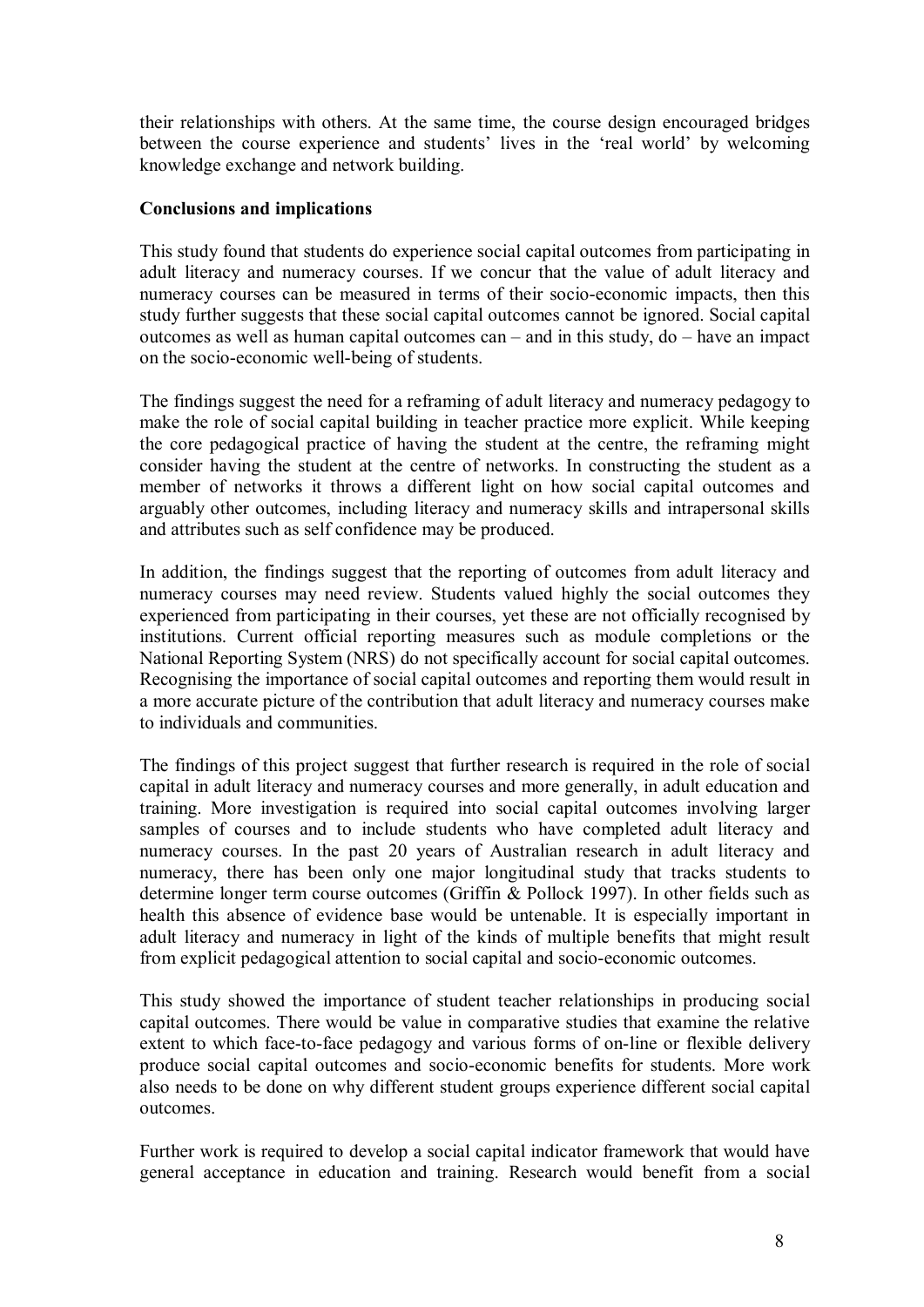capital indicator framework that is suitable for identifying the social capital capacity of education and training courses generally. The field would also benefit from frameworks designed for qualitative research and for quantitative research.

The social capital perspective is part of the 'social turn' referred to earlier, and it presents a challenge to the dominant human capital discourse while being complementary to it. While this study has presented a case for the 'reframing' of adult literacy and course outcomes, the study has implications that go beyond this. A social capital perspective potentially involves a 'reframing' of the whole field of adult literacy and numeracy including pedagogy and more fundamentally, even how adult literacy and numeracy could be defined.

## **Acknowledgements**

The authors of this paper acknowledge the NCVER who funded this project.

## **References**

Australian Bureau of Statistics (2004). *Measuring social capital: An Australian framework and indicators*, Information paper (Catalogue No. 1378.0), Canberra.

Baker, D. (1998). 'Numeracy as social practice', *Literacy and Numeracy Studies*, 8:1, 37 50.

Balatti, J., Black, S., & Falk, I. (forthcoming). *Reframing adult literacy and numeracy course outcomes: A social capital perspective,* NCVER, Adelaide

Balatti, J. & Falk, I. (2002). 'Socioeconomic contributions of adult learning to community: A social capital perspective', *Adult Education Quarterly*, 52:4, 281-298.

Barton, D. & Hamilton, M. (1998). *Local literacies: Reading and writing in one community*, Routledge, London.

Barton, D., Hamilton, M., & Ivanic, R. (eds) (2000). *Situated literacies: Reading and writing in context*, Routledge, London.

Baynham, M. & Lobanga Masing, H. (2000). 'Mediators and mediation in multilingual literacy events' in *Multilingual literacies: Reading and writing different worlds*, eds M Martin-Jones & K Jones, John Benjamins Publishing, Amsterdam.

Castleton, G. & McDonald, M. (2002). *A decade of literacy: Policy, programs and perspectives*, Adult Literacy & Numeracy Australian Research Consortium (ALNARC), Griffith University, Brisbane

Castleton, G., Sanguinetti, J., & Falk, I. (2001). 'Wanted: A new national adult literacy policy for Australia', *Literacy and Numeracy Studies*, 11:1, 320.

Coates, S., Fitzpatrick, L., McKenna, R. & Makin, A. (1996*). National reporting system*, Australian National Training Authority (ANTA)/Department of Employment, Education & Training (DEET), Canberra.

Courtenay, M. & Mawer, G. (1995). *Integrating English language, literacy and numeracy into vocational education and training*, New South Wales TAFE, Blacktown.

Department of Employment, Education and Training (DEET) 1991, *Australia's language: The Australian language and literacy policy*, DEET, Canberra.

Denzin, N. & Lincoln, Y. (2000). *Handbook of qualitative research*, second edition, Sage, California.

Falk, I. (2001a) 'Sleight of hand: Job myths, literacy and social capital', in *Australian policy activism in language and literacy*, eds J Lo Bianco and R Wickert, pp.203-220, Language Australia, Melbourne.

Falk, I. (2001b). 'The future of work and the work of the future', *Journal of Adolescent and adult Literacy*, 44:6, 566-571.